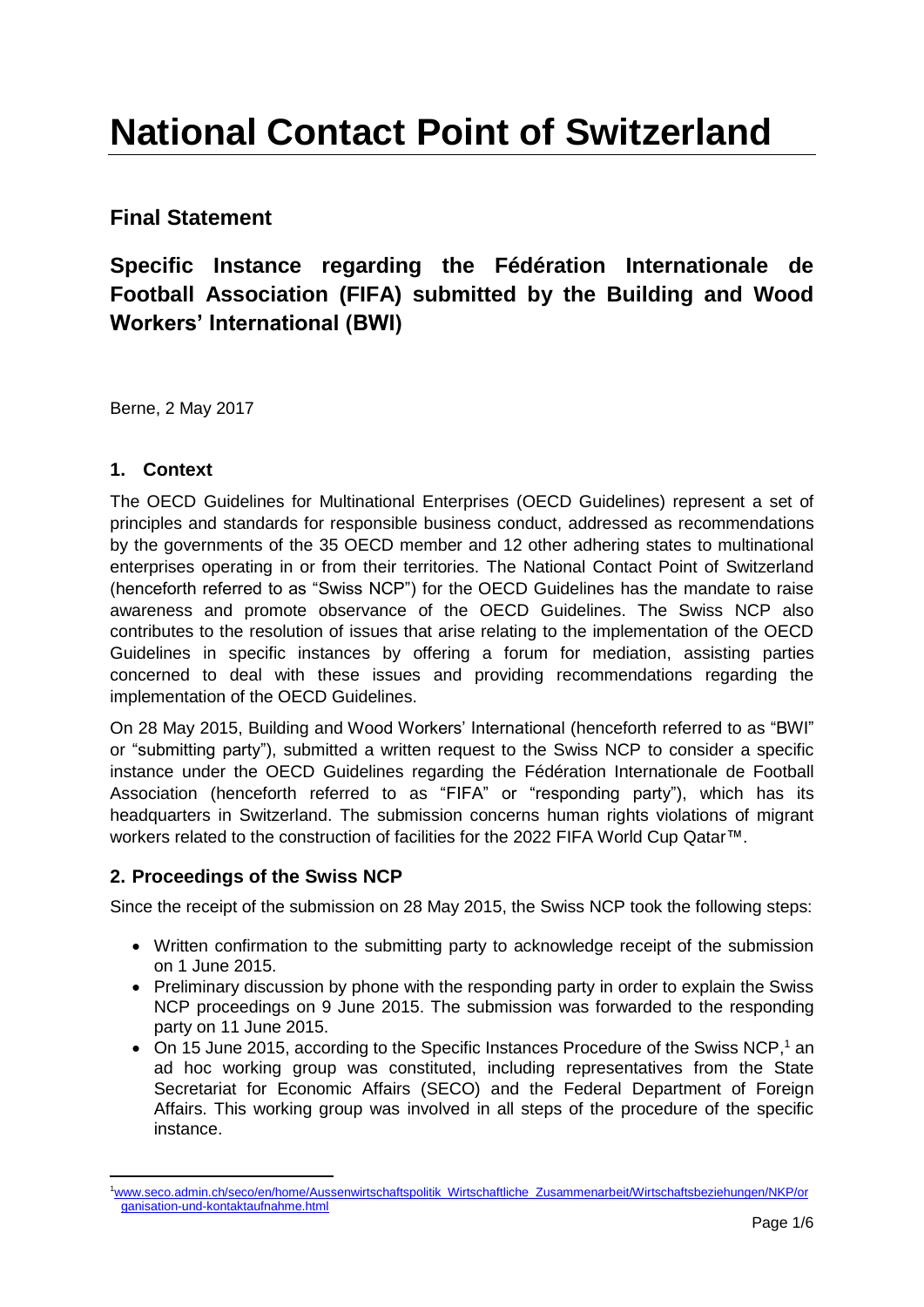- Separate informal exchange with the submitting and the responding party on 17 June 2015, at the occasion of the OECD Global Forum on Responsible Business Conduct in Paris.
- Information of the Swiss Embassy in Doha/Qatar about the submission on 1 July 2015.
- On 27 July 2015, the Swiss NCP received a written statement by the responding party in response to the submission. The statement was forwarded to the submitting party on 5 August 2015.
- On 27 and 28 August 2015, the ad hoc working group of the Swiss NCP held meetings with the responding respectively the submitting party to inform them about the procedure of the specific instance.
- On 13 October 2015, the Swiss NCP concluded its Initial Assessment and informed the Parties concerned that it found the issues raised to be relevant under Chapters II, IV of the OECD Guidelines, and to merit further examination. At the same time, the Swiss NCP recalled that accepting this specific instance should not be construed as a judgment of whether or not the corporate behaviour or actions in question were consistent with observance of the OECD Guidelines and should not be equated with a determination on the merits of the issues raised in the submission.
- Pursuant to the process outlined in the "Information on Specific Instances Procedure" of the Swiss NCP, the Swiss NCP offered its good offices to facilitate a dialogue between both Parties with the aim of reaching a mutually acceptable outcome. The Initial Assessment was published on the Swiss NCP website.<sup>2</sup>
- Both Parties accepted the offer of the Swiss NCP for mediation. FIFA expressed its commitment to a dialogue irrespective of its position under the OECD Guidelines as a "multinational enterprise" which is to be established on a case-by-case basis.
- The Swiss NCP suggested to both Parties to have a mediation facilitated by a professional external mediator contracted by the Swiss NCP. The Parties agreed to the appointment of Professor Christine Kaufmann as the mediator of their dialogue.
- Both Parties agreed on 29 January 2016 on the Terms of References for the dialogue (TOR).
- Between January and December 2016, six mediation meetings took place at the premises of the Swiss NCP in Berne with the following persons:
	- BWI: Jin Sook Lee, Ambet Yuson, Nico Lutz (as of the second meeting; unable to attend fifth meeting)
	- FIFA: Fani Misailidi, Jörg Vollmüller, Federico Addiechi (unable to attend the fifth meeting)
	- Representative of the Swiss NCP: Alex Kunze
	- Representative of the International Labour Affairs Division of SECO: Jean-Jacques **Elmiger**
	- Mediator: Professor Christine Kaufmann, University of Zurich
- The confidential outcome was concluded on 21 March 2017. Parties agreed to include the entire confidential outcome in the Final Statement published by the NCP.

 $\overline{a}$ <sup>2</sup> [www.seco.admin.ch/ncp](http://www.seco.admin.ch/ncp)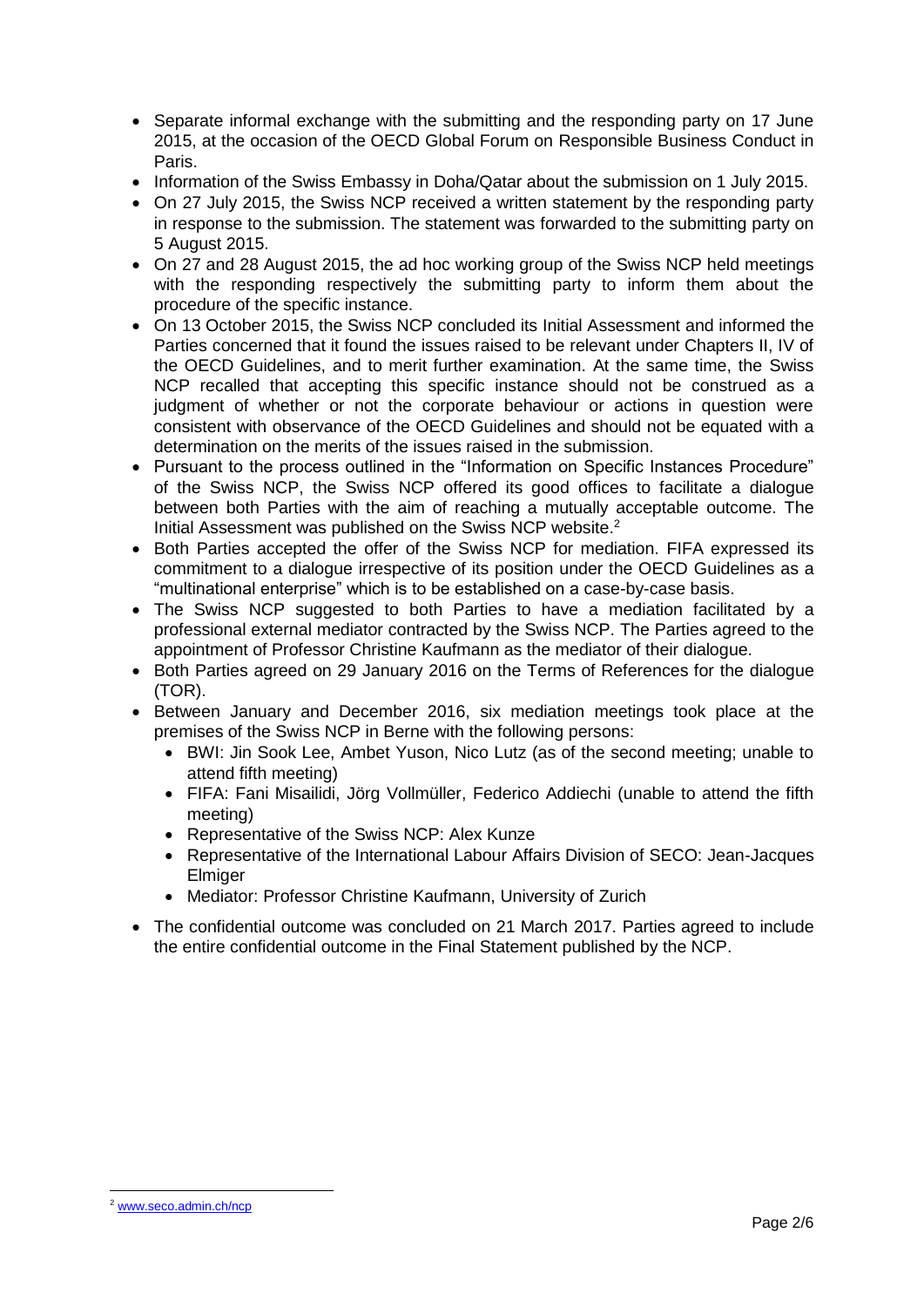# **3. Joint Outcome of the mediation process**

#### *Introduction*

l

This agreed outcome is founded on the Parties' shared interest in and the utmost importance placed on decent and safe work conditions for migrant construction workers building the stadiums and related facilities and infrastructure for the 2022 FIFA World Cup Qatar™.

Both Parties acknowledge that positive and promising steps have been undertaken by the various actors involved, including the government of Qatar. In order to support and further advance these developments with a view to improve the situation on the ground, the Parties' discussions focused on issues which can and should be improved rather than on listing the measures that are already in place.

According to the Terms of Reference the Parties identified five areas which they considered of particular relevance to support changes on the ground:

- 1. Identification and use of FIFA's leverage on relevant actors in Qatar;
- 2. The Human Rights Policy emanating from the new Art. 3 of the FIFA Statutes;
- 3. A robust process for monitoring labour conditions;
- 4. Mechanisms for workers' complaints and grievances;
- 5. Establishment of an oversight/advisory body.

#### *Actors and their role regarding the organisation of the 2022 FIFA World Cup Qatar™*

- (1) The Parties acknowledge that FIFA will seek ways to honour the principles and standards of, among other, the OECD Guidelines to the fullest extent which does not place it in violation of domestic law and to the extent that the Guidelines are relevant for FIFA.
- (2) FIFA accepts its responsibility to mitigate risks by aiming to build and exercise its leverage whenever possible with all relevant actors in Qatar to contribute to ensuring decent and safe working conditions for the 2022 FIFA World Cup Qatar™ stadiums construction workers and to facilitate any ongoing process and discussions taking place directly between BWI and the Supreme Committee of Delivery and Legacy (henceforth referred to as "Supreme Committee"). 3

In addition, the Parties acknowledge that in the context of the bidding requirements for future editions of the FIFA World Cup™ the approach should be one based on strengthening the due diligence processes.

- (3) The Parties recognize that while enforcement procedures for the revised Qatari labour regulations are in place on the construction sites in Qatar, there is room for improvement to address the situation of migrant workers.
- (4) BWI and FIFA agree to strengthen their collaboration and reach out to other relevant stakeholders and in collaboration with the competent local authorities in order to maximise synergies in developing concrete measures for contributing to ensuring that working and accommodation conditions are decent and safe for the for the 2022 FIFA World Cup Qatar™ stadiums construction workers.

<sup>&</sup>lt;sup>3</sup> The Supreme Committee is the entity responsible for delivering the infrastructure required for the 2022 FIFA World Cup Qatar™.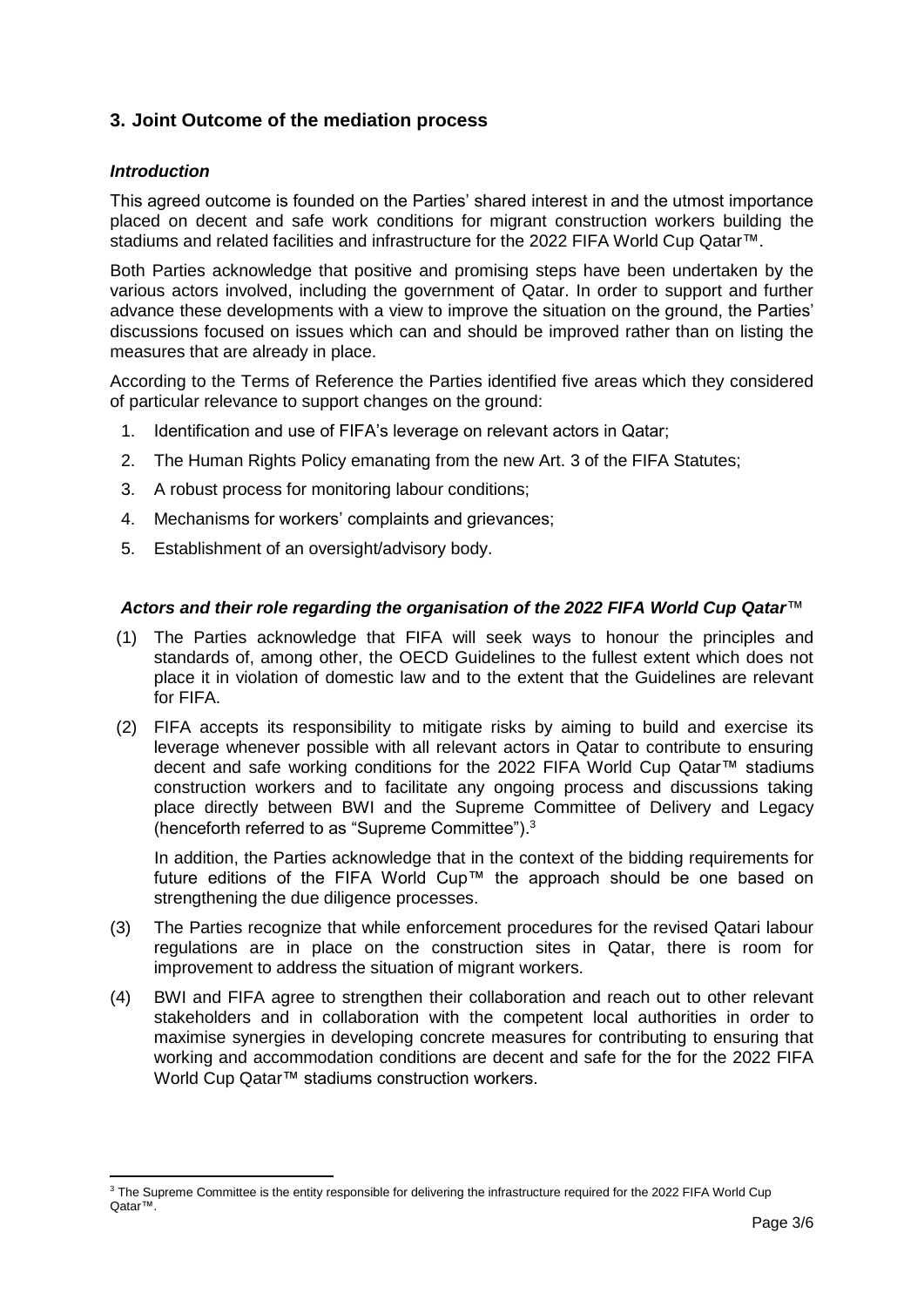#### *Role of FIFA regarding the organization of the FIFA World Cups™ with a focus on the 2022 FIFA World Cup Qatar™*

#### *Human rights policy statement*

(5) FIFA confirmed that stakeholders, including BWI, will be appropriately included in the development of FIFA's human rights policy for implementing the human rights commitment contained in Art. 3 of the FIFA Statutes.

#### *Human rights due diligence process*

- (6) FIFA follows guidance from the OECD Guidelines and the UN Guiding Principles on Business and Human Rights and accepts responsibility in terms of contributing to ensure, including through the use of its leverage, a due diligence process in the FIFA World Cup™-related construction sites and in collaboration with the relevant and competent actors, such as the Supreme Committee in Qatar.
- (7) FIFA confirmed its commitment to integrate human rights in existing mechanisms and relationships with other actors, such as the working group of FIFA and the Supreme Committee, the second edition of the Supreme Committee's Workers' Welfare Standards<sup>4</sup> or the Health and Safety Manual<sup>5</sup> for strengthening the human rights perspective with regard to the 2022 FIFA World Cup Qatar™.
- (8) The Parties agreed that securing human rights compliance of subcontractors throughout the supply chain is essential. The complexity increases for tiers 3 and 4 of the supply chain.
- (9) The Parties share concerns about the payment of migrant workers. FIFA informed about measures taken to improve the situation (electronic payments) as such information has been transmitted to FIFA.
- (10) FIFA informed that a section on workers' welfare is already included in the Local Organising Committee's<sup>6</sup> regular updates.

#### *Joint labour inspections*

(11) The Parties agree on the importance of a robust process for monitoring labour conditions including workers' participation and representation on the ground and act in accordance with applicable law in the host country. FIFA will use its leverage to the fullest extent which does not place it in violation of domestic law to facilitate the ongoing discussions between BWI and the Supreme Committee seeking for ways in terms of monitoring working conditions at FIFA World Cup™-related project sites. On this point and independently from the present specific instance, both Parties recognize the conclusion of a memorandum of understanding (MoU) between the Supreme Committee and BWI on labour inspections at FIFA World Cup™-related project sites, resulting from direct engagement between the Supreme Committee and BWI and see this as a positive initiative.

#### *Grievance mechanism and oversight/advisory bodies*

(12) Both Parties acknowledge the key role of the new Human Rights Advisory Board established by FIFA to advise the FIFA administration on all issues it may consider

 $\overline{\phantom{a}}$ 

<sup>4</sup> [www.sc.qa/en/opportunities/workers-welfare/workers-welfare-standards](http://www.sc.qa/en/opportunities/workers-welfare/workers-welfare-standards)

<sup>5</sup> shared with BWI on 2 March 2016

<sup>6</sup> The Local Organising Committee is the entity responsible for the hosting and staging of the 2022 FIFA World Cup Qatar™.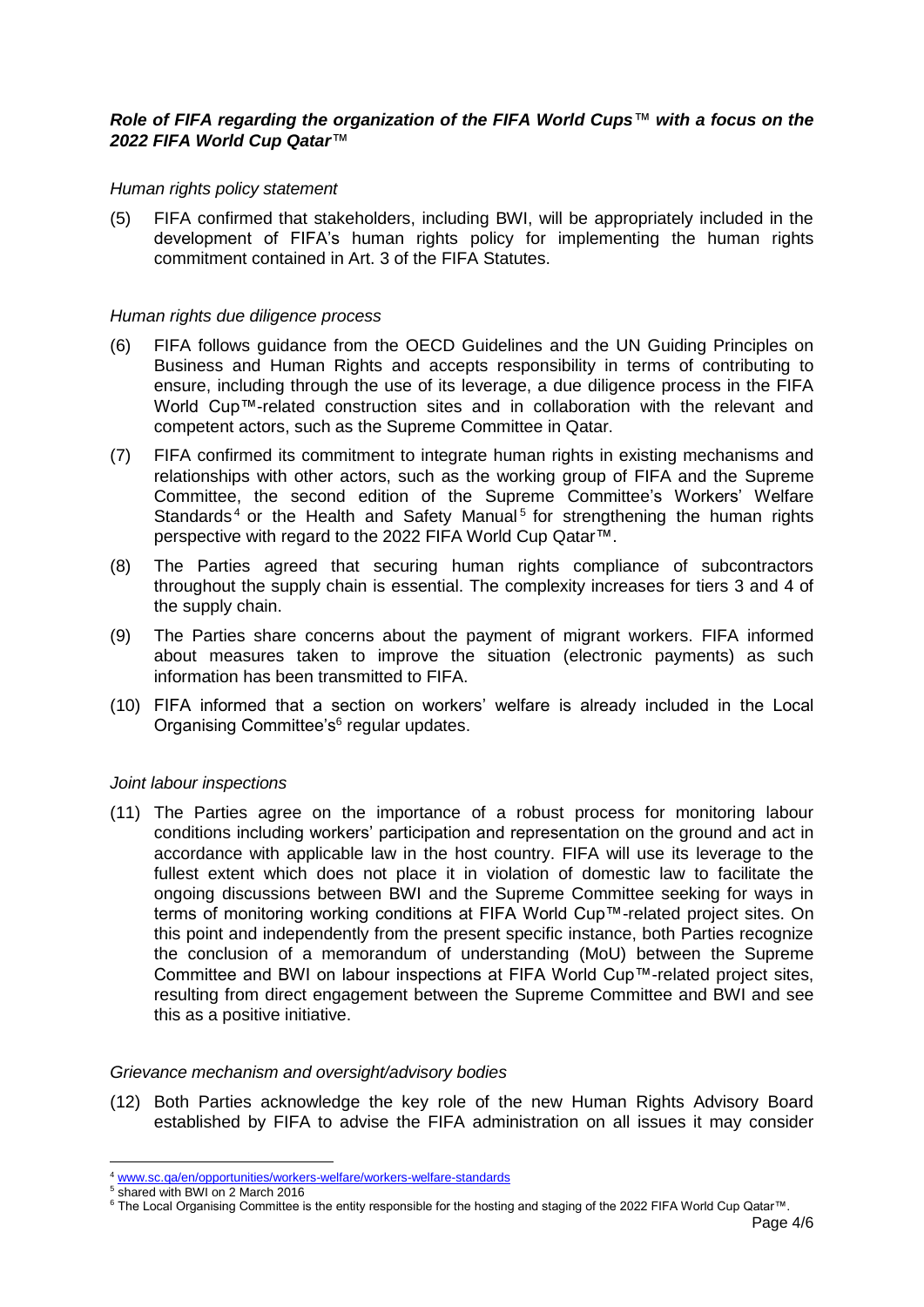relevant for the implementation of FIFA's human rights commitment, including with regards to the 2022 FIFA World Cup Qatar™. BWI acknowledged FIFA's information, that BWI will be invited by FIFA to appoint one BWI representative as member of this oversight body. The Human Rights Advisory Board takes up its work in 2017 and will issue recommendations to FIFA twice a year.

- (13) Both Parties discussed the effectiveness of grievance mechanisms for workers on the ground in relation to the preparation and hosting of the 2022 FIFA World Cup Qatar™. They agreed that some existing procedures on different levels within the country do not suffice and can and should be reviewed and improved. A meeting between FIFA, the Supreme Committee and BWI is envisaged to take place in Doha regarding this topic. FIFA intends to address this matter at the next available opportunity.
- (14) In relation to the preparation and hosting of the 2022 FIFA World Cup Qatar™, the Parties agree to enhance their cooperation for contributing to resolve workers' complaints on serious violations of the standards of the OECD Guidelines in case they are not adequately addressed by existing mechanisms.

#### *Capacity building*

(15) The Parties will discuss options for increasing capacity building on decent and safe work for all actors involved (e.g. contractors, subcontractors, workers) in cooperation with the competent local authorities.

#### *Follow-up*

The Parties concluded that there is a need for a continuing regular dialogue between them. They agreed on a series of follow-up activities:

- (16) The Parties agree to meet regularly, at least twice a year to update each other about the human rights situation on the ground and to identify areas of cooperation to contribute to ensuring decent work and safety in the workplace for migrant construction workers until the completion of the 2022 FIFA World Cup Qatar™.
- (17) The Parties agree to continue their discussion on capacity building measures for contractors, sub-contractors and workers in Qatar and to cooperate in their implementation whenever possible.
- (18) The Parties agree to meet within nine months after the publication of the Final Statement under the auspices of the Swiss NCP. They will send a report about the progress made regarding the Joint Outcome to the Swiss NCP six months after the publication of the Final Statement. After reception of the reports, the Swiss NCP will organise a meeting with both Parties. Based on the reports and the discussion with the Parties, the Swiss NCP will decide about additional follow-up periods and/or meetings if needed.